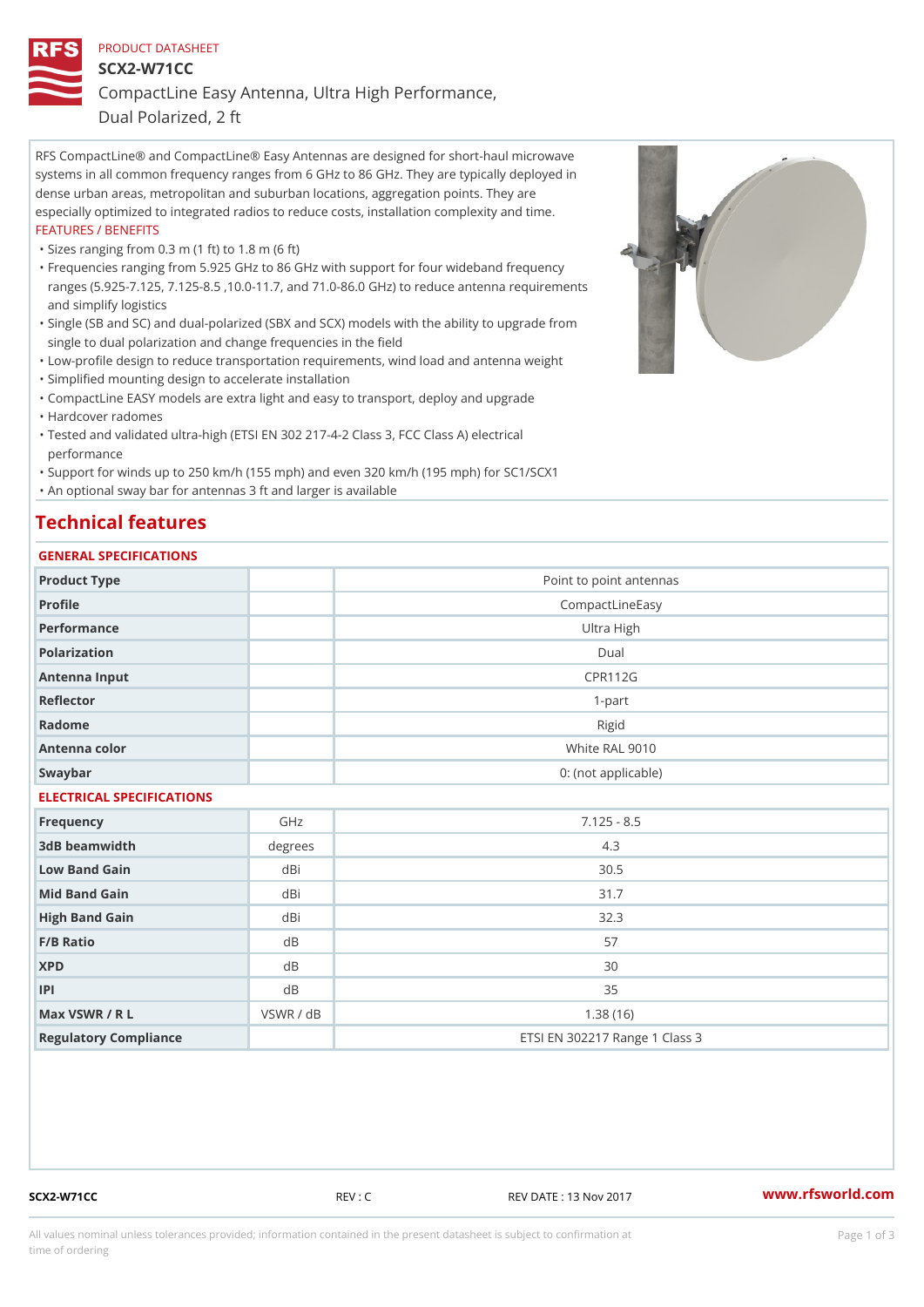# PRODUCT DATASHEET SCX2-W71CC CompactLine Easy Antenna, Ultra High Performance, Dual Polarized, 2 ft

| MECHANICAL SPECIFICATIONS                                                         |  |              |            |                     |  |
|-----------------------------------------------------------------------------------|--|--------------|------------|---------------------|--|
| Diameter                                                                          |  | ft $(m)$     | 2(0.6)     |                     |  |
| Elevation Adjustment                                                              |  | degree       | ± 15       |                     |  |
| Azimuth Adjustment                                                                |  | $degree$ :   |            | ± 15                |  |
| Polarization Adjustment                                                           |  | degree:      | ± 5        |                     |  |
| Mounting Pipe Diameter<br>minimum                                                 |  | $mm$ (in)    |            | 48(1.9)             |  |
| Mounting Pipe Diameter<br>maximum                                                 |  | $mm$ (in)    |            | 114(4.5)            |  |
| Approximate Weight                                                                |  | kg (lb)      |            | 7(15.4)             |  |
| Survival Windspeed                                                                |  | $km/h$ (mph) |            | 252 (155)           |  |
| Operational Windspeed                                                             |  | $km/h$ (mph) |            | 180 (112)           |  |
| FURTHER ACCESSORIES                                                               |  |              |            |                     |  |
| optional Swaybar                                                                  |  |              |            | 0: (not applicable) |  |
| MOUNTOUTLINE                                                                      |  |              |            |                     |  |
| m m<br>$Dimension_A$<br>(in)                                                      |  |              | 650 (25.6) |                     |  |
| m m<br>$Dimension_B$<br>(in)                                                      |  |              | 313(12.3)  |                     |  |
| m m<br>$Dimension_C$<br>(in)                                                      |  |              | 173(6.8)   |                     |  |
| $Dim_D - D -$<br>m <sub>m</sub><br>$51mm(2_in)Pip@in$                             |  |              | 259 (10.2) |                     |  |
| $Dim_D - D -$<br>m <sub>m</sub><br>89mm (3.5_in) Pi(pine                          |  |              | 279.5(11)  |                     |  |
| $Dim_D - D -$<br>m m<br>$114$ m m $(4.5$ _ i r $)$ $\mathbb{R}$ ii p $\mathbb{R}$ |  |              | 292 (11.5) |                     |  |
| m m<br>$Dimension$ = E<br>(in)                                                    |  |              | 36(1.4)    |                     |  |

Outline\_2ft\_CompactLineEasy \_DeepRedesi

Dimension\_F

m m (in)

40 (1.6)

SCX2-W71CC REV : C REV DATE : 13 Nov 2017 WWW.rfsworld.com